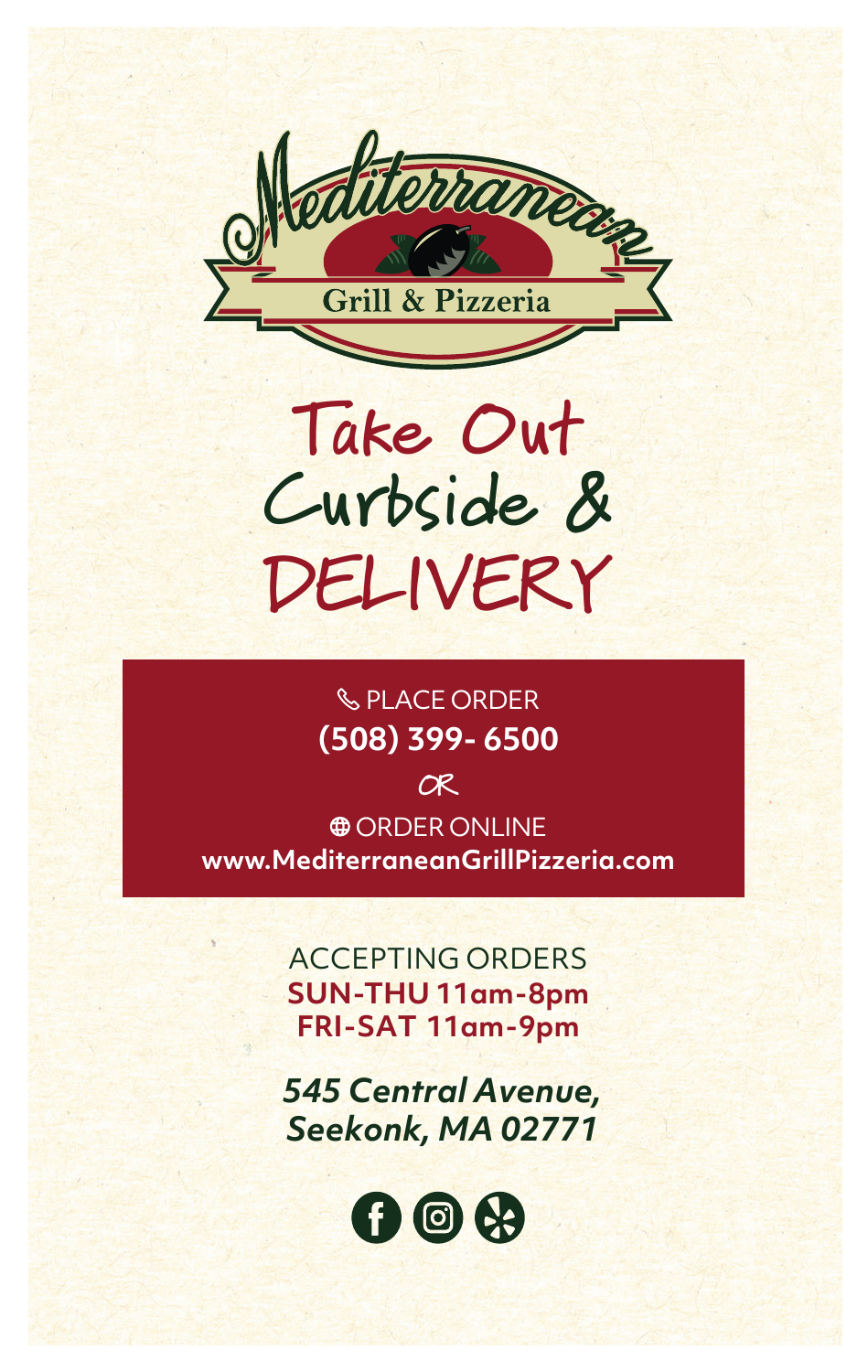#### **HEARTWARMING SOUPS**

*Wholesome, hearty soups made daily, usingonly top-quality fresh ingredients! Ask your waiter for our daily offering!*

#### **Superfood Kale Soup**

Made with chourizo, fresh Kale & packed with vitamins Pint \$5.49 | Quart \$9.49

# **MOUTH-WATERING APPETIZERS**

*Carefully selected dishes to share with friends and family! Extra Sauce \$0.60, Hummus or Tzatziki \$1.69*

#### **Calamari Fritto**

Tender squid rings, lightly floured & pan-fried, tossed in hot peppers & lemon \$11.99

# **Portuguese-Style**

**Calamari** Tender squid rings prepared in a saffron sauce made with chorizo, hot peppers, roasted red peppers, fresh garlic, bacon \$13.99

#### **Maryland Style Crabcakes**

2 Crabcakes 3oz a piece, served with spicy Sriracha Mayo \$16.99

#### **Fried Pickles**

Deep-fried Pickle fries, topped in Bacon & Chipotle Aioli \$9.99

#### **Bruschetta** Italian

bread seasoned with extra virgin olive oil and fresh herbs, topped with roma tomatoes, fresh mozzarella and prosciutto, then toasted and drizzled with balsamic glaze \$8.99

# **Pan-fried**

**Mozzarella** Served with homemade marinara sauce \$9.99

# **Portobello Cap**

A roasted portobello mushroom cap topped with caramelized onion, mozzarella, feta and gorgonzola cheese, drizzled with balsamic glaze, over spinach & roasted red peppers \$11.99

#### **Grilled Sausages**

Chef's selection of grilled top quality sausages, marinated cherry tomatoes, oregano & grilled Pita \$13.49

# **Sweet Potato French Fries**

A basket of our All-Time sweet delicious fries \$5.99

# **Mozzarella**

**Sticks** Our Deep fries Golden cheese sticks cooked to your perfection, served with our homemade marinara sauce \$7.99

# **Three Cheeses Garlic Bread**

Toasted Italian bread topped with garlic butter, romano, parmigiana & gorgonzola cheese \$5.99

# **Chicken Wings**

Crispy and juicy chicken wings served with your choice of sauce: Buffalo, Smoky BBQ, or Sweet & Sour \$9.99 / Portoguese Style +\$2.99

**Chicken Wings meal** \$11.99 **Chicken Fingers**

Tender strips of chicken, lightly breaded & pan-fried, served with your choice of sauce: Buffalo, Smoky BBQ, or Sweet & Sour \$8.99 / Portoguese Style +\$2.99 **Chicken Fingers meal** \$10.99

# **Melanzane Parmigiana**

Lightly breaded eggplant, baked in plum tomato sauce with mozzarella \$12.99

#### **Onion Rings**

Crispy & lightly breaded fried onions, perfect for dipping \$5.99

**French Fries** Our all-time favorite crispy & golden fries \$4.99

# **Texas Fries**

Crispy fries topped with bacon, ranch dressing & melted cheese \$8.99

**Curly Fries** Seasoned crispy & golden curly fries \$5.99

# **Grape Leaves**

Tender grape leaves filled with Mediterranean seasoned rice \$9.99

## **Messa Platter**

Ideal for sharing! Stuffed grape leaves, Kalamata olives, cucumber, tomato, homemade tzatziki sauce, grilled sausage, gyro meat & grilled Pita bread \$15.99

# **Tzatziki**

Greek low-fat yogurt seasoned with dill, cucumber, Kalamata olives, tomato, Greek extra virgin olive oil & garlic, served with pita wedges \$9.99

# **Spanakopita**

Flaky filo dough filled with sautéed spinach and fresh herbs, set over field greens & topped with crumbled feta cheese \$10.49

# **KIDS MENU**

Hamburger & Fries \$6.99 (add cheese \$0.99) Chicken Fingers & Fries \$5.99 Grilled Cheese & Fries \$4.99 Spaghetti & Meatball \$5.99 Pasta with Marinara \$5.99 Pasta with Alfredo \$5.99

Consuming raw or undercooked meats, poultry, seafood, or eggs may increase risk of foodborne illness Glutten Free Options Vegetarian Options Spicy Options (Ask your order-taker)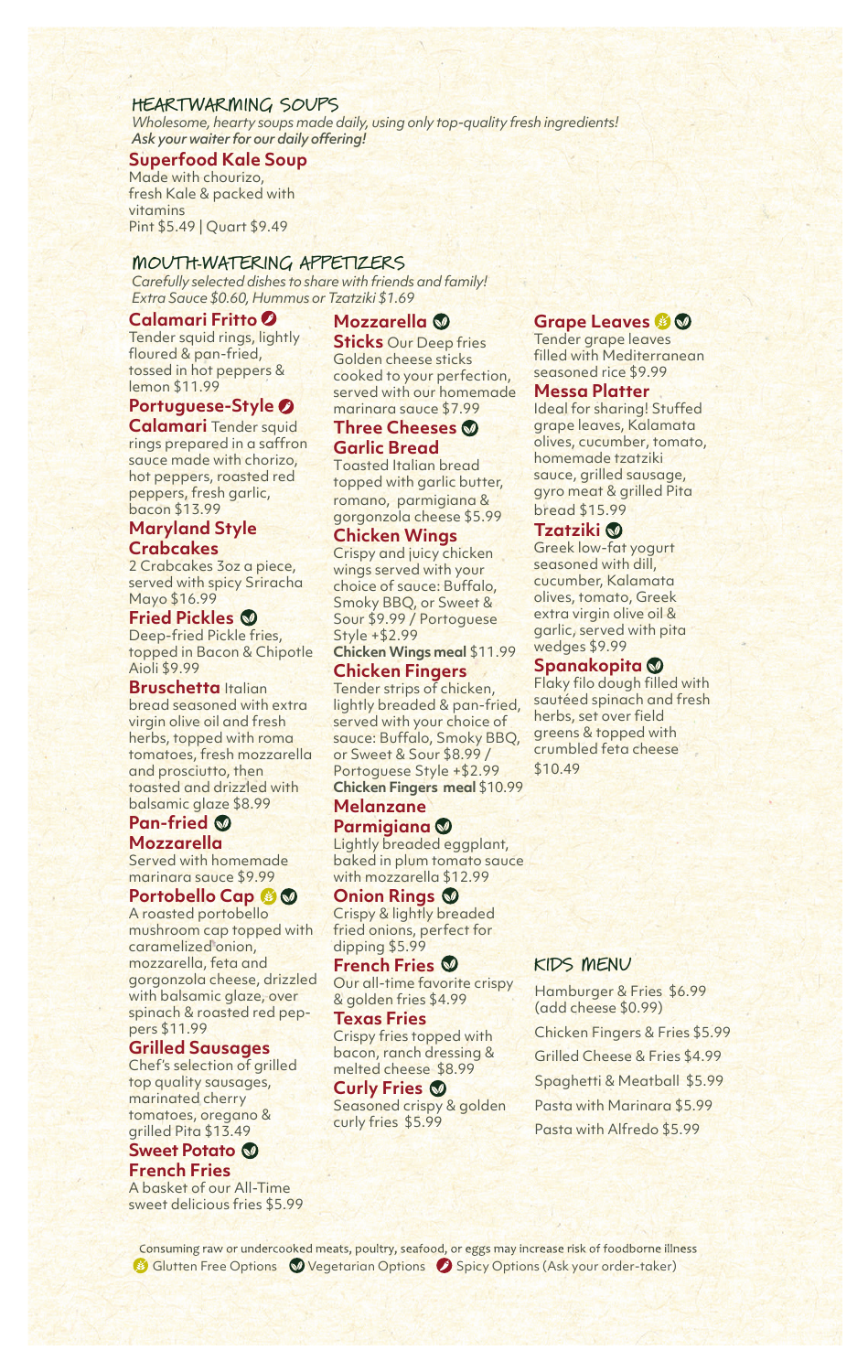#### **FRESH SALADS**

*CrispFresh Greens & Veggies most ofthem sourced locally, prepared to order to your liking! Extra Dressing\$0.60, Hummus or Tzatziki \$1.69*

#### **House Salad**

Fresh mixed field greens, cherry tomatoes, cucumbers, sliced red onion, carrot, pepperoncini peppers & Kalamata olives *Small* \$5.99 | *Large* \$8.99

#### **Salmon Salad**

Mixed greens with crumbled gorgonzola, pecans and dried cranberries. Topped with Pacific Salmon, served Grilled or Blackened \$20.99

#### **Caesar Salad**

Freshly-cut romaine lettuce, topped with shaved parmigiana cheese and crispy croutons, Served with Caesar dressing on the side *Small* \$5.99 | *Large* \$8.99

*Add* Chicken \$4.99

# **Greek Salad**

Crispy romaine lettuce, roma tomatoes, sliced red onion, Kalamata olives, roasted red Peppers, pepperoncini, carrots, cucumber, authentic feta cheese, fresh herbs, with Greek dressing on the side

*Small* \$7.99 | *Large* \$11.99

# **Portobello Chicken Salad**

Grilled Chicken, sautéed portobello mushrooms and broccoli, served over our house salad \$15.99

#### **Pecan & Gorgonzola Salad**

Mixed greens with crumbled gorgonzola, cheese, pecans, slices of crisp Bartlett pears, drizzled with balsamic glaze \$12.99

#### **Spinach, Chicken & Feta Salad**

Fresh baby spinach, sliced grilled chicken, authentic feta cheese, red onion & drizzled with balsamic glaze \$14.99

#### **Build Your Own Salad**

*Choose your favorite ingredients from the board & build your own hearty & fresh salad!*

#### **Choose your:**

**1st Base** Mixed field greens | Romaine lettuce | Spinach | Iceberg

- **2nd Protein** Grilled Chicken \$12.99 | Buffalo Chicken \$12.99 | Grilled Salmon\* \$17.99 | Beef kebab\* \$14.99| Chicken kebab \$13.99| Steak tips\* \$16.99 | Cold cuts \$10.99 | Chicken tenders \$11.99 | Meatballs (2 pcs) \$12.99 | Tuna \$10.99
- **3rd Veggies** Pickles +\$0.60 | Cherry Tomatoes +\$1.20 Kalamata olives +\$0.99 | Onions | Cucumber | Pepperoncini +\$0.60 | Bell peppers +\$0.60 | Carrots +\$0.60
- **4th Cheese** Parmesan +\$0.60 | Feta +\$1.49 | Gorgonzola +\$0.99 | Fresh Mozzarella +\$1.99
- **5th Dressing** Balsamic | Italian | Honey Mustard | EVOO | Caesar | Ranch | Greek | Pineapple | Blue Cheese

#### **HEARTY ENTREES**

*Choose your pasta: Penne, Spaghetti*

#### **Classic Marinara Pasta**

Our homemade plum tomato sauce finished with fresh aromatic basil \$9.99 *Add* Meatballs per piece \$2.49

#### **Chicken & Broccoli Alfredo Pasta**

Tender chicken sautéed with garlic & fresh broccoli, tossed in alfredo creamy sauce \$18.99

#### **Parmigiana Pasta**

Lightly breaded and pan-fried chicken or eggplant, topped with plum tomato sauce & melted mozzarella cheese **Eggplant** \$13.99 | **Chicken** \$16.99

#### **Buffalo Chicken Mac & Cheese**

Crispy Buffalo Chicken Tossed with penne and Creamy Cheese \$18.99

#### **Lasagna Pasta**

Homemade from scratch! Layers of fresh pasta, seasoned ground beef and a blend of rich Italian cheeses (ricotta, parmigiana, mozzarella & pecorino cheese) with marinara sauce \$16.99

#### **Aglio e Olio Pasta**

Fresh garlic sautéed in extra virgin olive oil with Kalamata olives, hot pepper flakes & fresh parsley \$15.99 *Add* Anchovies \$1.99

#### **Four Cheese ravioli**

Topped with marinara sauce \$14.99

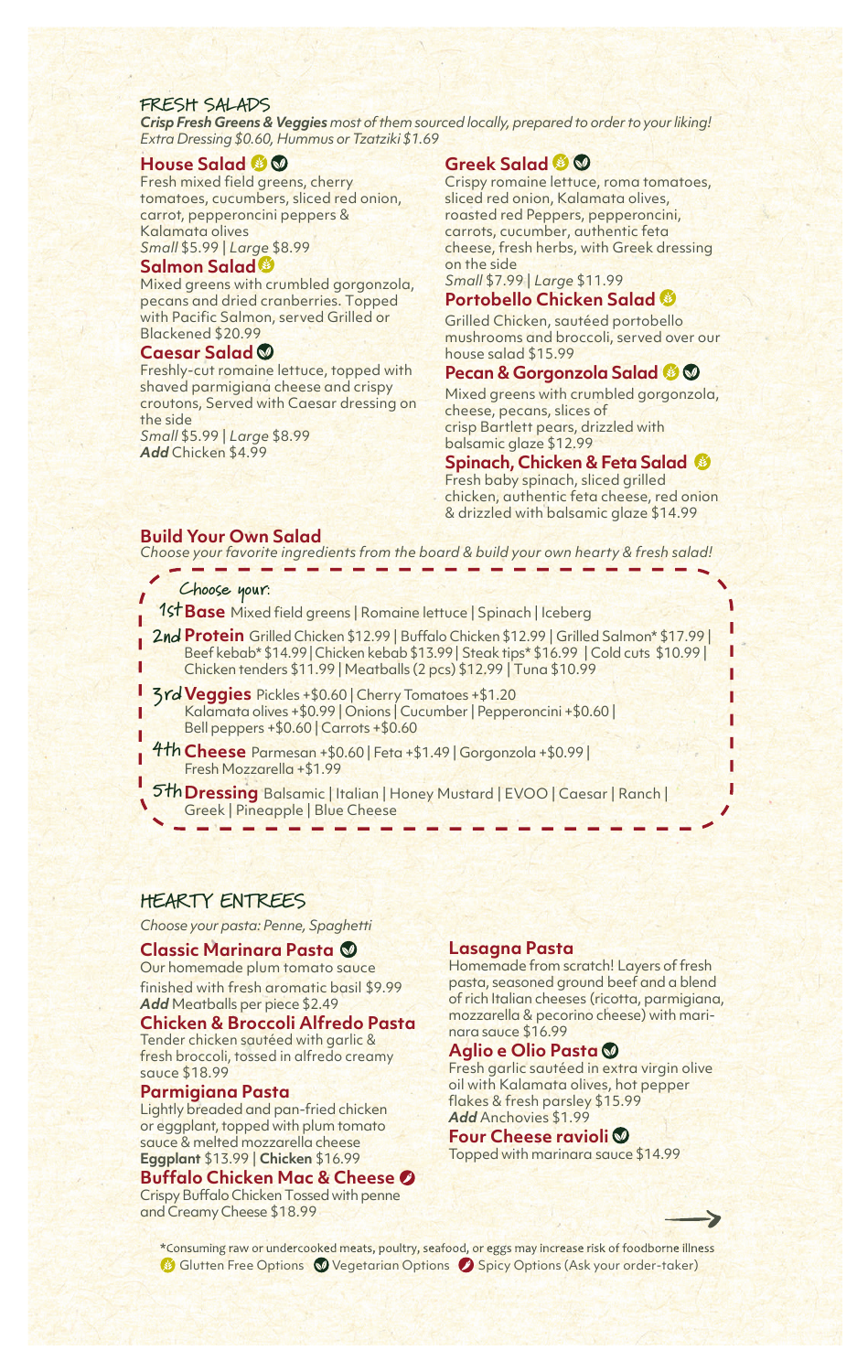*Served with choice of two sides, unless otherwise specified. Add a dinner salad \$1.99 Choose between: Roasted Potatoes, Rice Pilaf, French Fries, Broccoli, Green Beans, Coleslaw.*

*Any extra side for \$3.99* | *Extra Sauce \$0.60 and Hummus or Tzatziki \$1.69*

# **Fish & Chips**

 $\rightarrow$ 

Lightly battered fresh cod, fried until perfectly golden brown and served with French fries & coleslaw \$15.99

#### **Baked Stuffed Scrod**

Generous portion of fresh Cod with seafood stuffing, topped with seasoned bread crumbs \$18.49

#### **Scrod Alla Griglia**

Fresh Cod broiled with white wine, lemon juice, butter & seasoned bread crumbs \$17.49

#### **Steak Tips\***

Tender sirloin steak tips 9oz marinated & perfectly seasoned, grilled to your liking \$19.99

# **Traditional Portuguese Steak\***

Sirloin steak, grilled to perfection and topped with a fried egg & spicy saffron sauce. Served over rice pilaf and golden French fries \$22.99

# **Mediterranean Kebabs\***

Two skewers with onion slices and bell peppers seasoned & grilled to perfection

*Chicken* \$17.99 | *Beef* \$19.99 **Pacific Salmon\*** 

8 oz. of salmon well-marinated in extra virgin olive oil, white wine, fresh garlic and thyme. Grilled to perfection and topped with a mixture of capers, cherry tomatoes and Kalamata olives, in delicate white wine lemon sauce \$21.99

#### **Other Sides:**

- → Onion Rings or Sweet Potatoes Fries \$1.49
- $\rightarrow$  Pasta (covers 2 sides) \$1.49
- $\rightarrow$  Sautéed Onions or Sautéed Peppers or Sautéed Mushrooms \$0.99

#### **DELICIOUS CALZONES**

*Crafted daily in our kitchen with fluffy dough, homemade sauce & fresh ingredients! Extra Sauce \$0.60* 

**Pepperoni** (our most popular calzone!) Lots of pepperoni & mozzarella cheese *Small* \$12.99 | *Large* \$17.99

#### **Italian**

Genoa salami, capicola, provolone, Mortadella cheese & roasted peppers *Small* \$13.99 | *Large* \$19.99

#### **Chicken**

Chopped chicken breast with broccoli, mushrooms, banana peppers, feta & mozzarella

*Small* \$13.99 | *Large* \$19.99

#### **Greek**

Tomato sauce, feta cheese, mozzarella cheese, kalamata olives, kalamata olives, green peppers, onions & oregano *Small* \$13.99 | *Large* \$19.99

#### **House Special**

Pepperoni, sausage, ham, white mushrooms & mozzarella *Small* \$14.99 | *Large* \$20.99

#### **Buffalo Chicken**

Juicy chicken breast covered in spicy buffalo sauce, mozzarella & blue cheese *Small* \$13.99 | *Large* \$19.99

#### **Parmigiana (Chicken or Meatball or Sausage)**

Breaded chicken cutlets, handmade meatballs, or fresh Italian sausage with mozzarella cheese & homemade marinara sauce *Small* \$13.99 | *Large* \$19.99

#### **Steak & Cheese**

Shaved sirloin steak & mozzarella *Small* \$15.99 | *Large* \$21.99 *Add* peppers, onions & mushrooms +\$1.99

#### **Vegetarian**

Broccoli, mushrooms, sliced onions, peppers & mozzarella cheese *Small* \$13.99 | *Large* \$19.99

# **Spinach**

Fresh spinach, Kalamata black olives, mozzarella and Feta cheese *Small* \$13.99 | *Large* \$19.99

# *Extra Toppings and Ingredients for your Pizza or Calzone*

Chourico, Hamburger, Meatballs, Pepperoni, Sausage, Ham, Bacon, Green Peppers, Roasted Red Peppers, Banana Peppers, Jalapeño Peppers, Portobello Mushroom, Onion, Broccoli, White Mushroom, Sliced Tomato, Pineapple, Fresh Garlic, Eggplant Fresh Basil, Anchovies, Chicken, Buff Chicken, Spinach, Kalamata Olives, Black Olives,

Extra Cheese *Small* \$1.49 | *Large* \$1.99 U

\*Consuming raw or undercooked meats, poultry, seafood, or eggs may increase risk of foodborne illness Glutten Free Options W Vegetarian Options 8 Spicy Options (Ask your order-taker)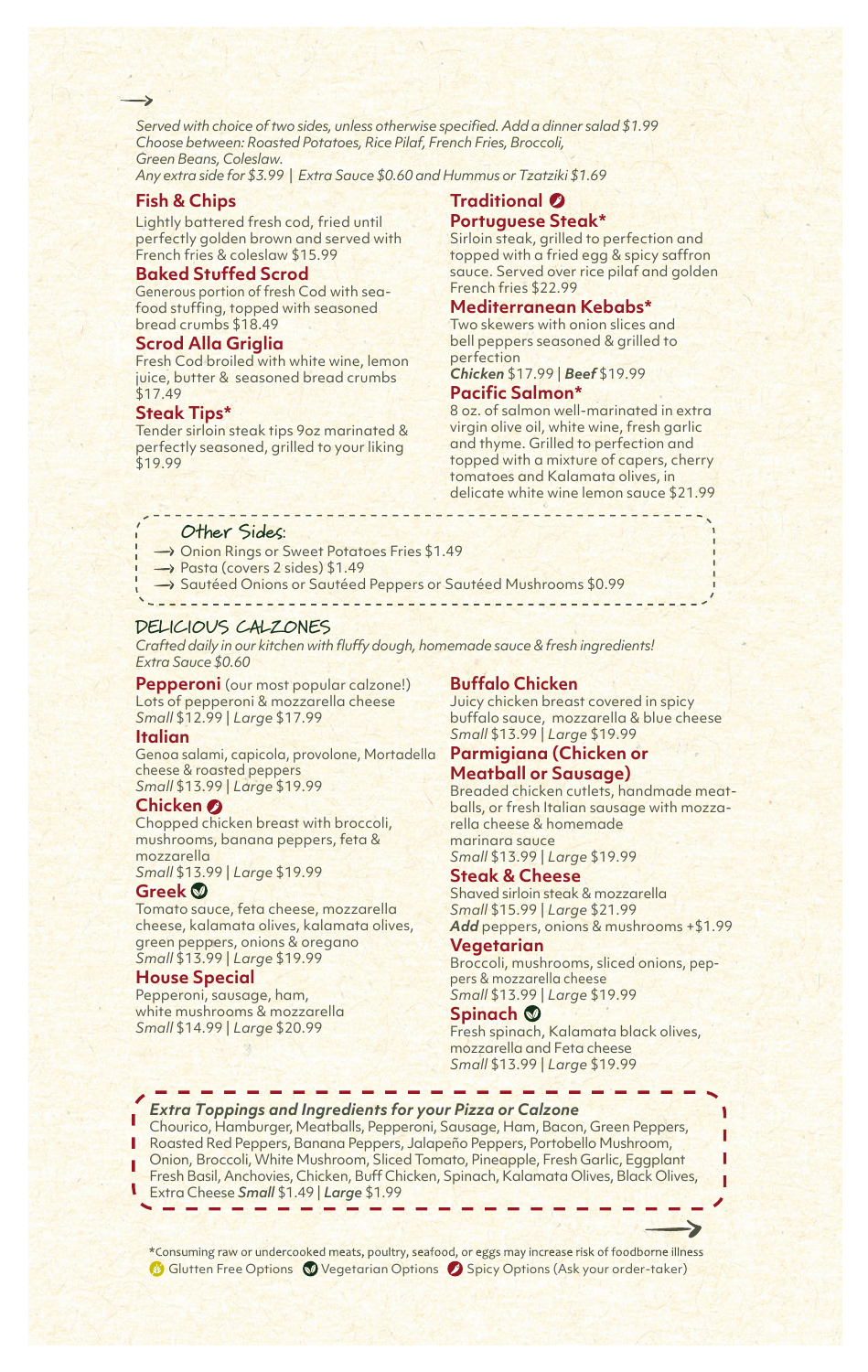# **MEDITERRANEAN'S FAMOUS PIZZAS**

*Our signature pan pizza is alwaysmade fromscratch upon your order to enjoy it hot & fresh every time! Prepared with fluffy dough, homemade sauce & fresh ingredients! Small - 10" Large - 16" Gluten Free available for Small size +\$1.99 | Extra Sauce \$0.60*

# **Classic Cheese**

Our homemade pizza sauce topped with a rich blend of Italian cheeses *Small* \$9.99 | *Large* \$13.99

#### **Mediterranean Signature Pizza**

Our homemade pizza sauce, Artichoke hearts, roasted red peppers, baby spinach, tomato and Kalamata olives dressed with Greek vinaigrette & topped with authentic feta cheese *Small* \$13.99 | *Large* \$19.99

#### **Four Cheeses**

Pink vodka sauce and caramelized onions, topped with romano, authentic parmigiana, gorgonzola & mozzarella cheese *Small* \$13.99 | *Large* \$19.99

#### **Bianca**

Garlic butter sauce, spicy Italian sausage & caramelized onion tossed in a light garlic & herbs sauce, topped with mozzarella cheese *Small* \$13.99 | *Large* \$19.99

#### **Greek**

Homemade pizza sauce, roma tomatoes, Kalamata olives, authentic feta cheese, green peppers, sliced onion & aromatic oregano

*Small* \$13.99 | *Large* \$19.99

#### **Spinach** Plum tomato sauce, baby spinach, tomatoes, Kalamata black olives & feta cheese

*Small* \$13.99 | *Large* \$19.99

**Delight** Our homemade pizza sauce, grilled chicken, broccoli, mushrooms, tomatoes & sliced onions *Small* \$13.99 | *Large* \$19.99

#### **Rustico Pizza**

Homemade pizza sauce, grilled chicken, baby shrimp, roasted artichoke hearts & portobello mushrooms

# **Fresh Garlic & Herb**

With garlic butter sauce, extra virgin olive oil, herbs and spices, topped with shredded mozzarella cheese *Small* \$12.99 | *Large* \$18.99

# **Fresh Mozzarella & Basil**

Rich garlic butter sauce, topped with mozzarella cheese, tomato slices, basil and garlic, drizzled with extra virgin olive oil *Small* \$13.99 | *Large* \$19.99

#### **House Special**

Our homemade pizza sauce, ham, ground beef, pepperoni, sausage, sliced onions, mushrooms & green peppers *Small* \$14.99 | *Large* \$20.99

#### **Mixed Vegetable**

Homemade pizza sauce, roasted red peppers, sundried tomatoes, portobello mushrooms, artichokes & sliced onions *Small* \$13.99 | *Large* \$19.99

#### **Chicken Scampi**

Rich garlic butter sauce, chicken breast marinated in fresh basil, topped with romano and mozzarella cheese *Small* \$13.99 | *Large* \$19.99

# **Chicken Parmigiana**

Strips of crispy breaded chicken cutlet with plum tomato sauce, topped with mozzarella cheese *Small* \$13.99 | *Large* \$19.99

#### **Steak & Mushroom**

**Alfredo** Creamy Alfredo sauce, thinly sliced Black Angus beef, portobello mushrooms, caramelized onions, topped with mozzarella cheese *Small* \$15.29 | *Large* \$21.29

#### *Small* \$14.99 | *Large* \$20.99 *Small* \$13.99 |*Large* \$19.99 **Chicken Romano** Garlic & tomato sauce, well-marinated chicken breast, roasted red peppers, topped with romano & mozzarella

#### **Chicken & Broccoli Alfredo**

Sautéed broccoli and chicken mixed in creamy Alfredo sauce *Small* \$13.99 | *Large* \$19.99

#### **Vegetarian**

Homemade pizza sauce, Kalamata olives, green peppers, sliced onions, mushrooms & tomatoes *Small* \$13.99 | *Large* \$19.99

#### **BBQ Chicken**

Rich BBQ sauce, grilled BBQ chicken, caramelized onions, scallions & mozzarella *Small* \$13.99 | *Large* \$19.99

**Buffalo Chicken**

Our homemade pizza sauce, grilled chicken dipped in spicy Buffalo sauce with caramelized onions & mozzarella *Small* \$13.99 | *Large* \$19.99

#### **Hawaiian**

Plum tomato sauce, baked ham, sweet pineapple & mozzarella

*Small* \$13.99 | *Large* \$19.99 **Fig & Prosciutto**

Fig jam sauce, prosciutto, gorgonzola and reggiano cheese, caramelized onions & basil, drizzled with balsamic glaze *Small* \$13.99 | *Large* \$19.99

#### **Texas**

French fries, crispy bacon and ranch dressing, topped with mozzarella *Small* \$13.99 | *Large* \$19.99

#### **Sausage Signature**

**Pizza** Homemade pizza sauce, slices of sausage, green peppers, sliced onions, topped with a rich blend of Italian cheeses *Small* \$13.99 | *Large* \$19.99

Consuming raw or undercooked meats, poultry, seafood, or eggs may increase risk of foodborne illness

- Glutten Free Options
- **Vegetarian Options**
- Spicy Options (Ask your order-taker)

# *Extra Toppings and Ingredients for your Pizza or Calzone*

Chourico, Hamburger, Meatballs, Pepperoni, Sausage, Ham, Bacon, Green Peppers, Roasted Red Peppers, Banana Peppers, Jalapeño Peppers, Portobello Mushroom, Onion, Broccoli, White Mushroom, Sliced Tomato, Pineapple, Fresh Garlic, Eggplant, Fresh Basil, Anchovies, Chicken, Buff Chicken, Spinach, Kalamata Olives, Black Olives, Extra Cheese *Small* \$1.49 | *Large* \$1.99